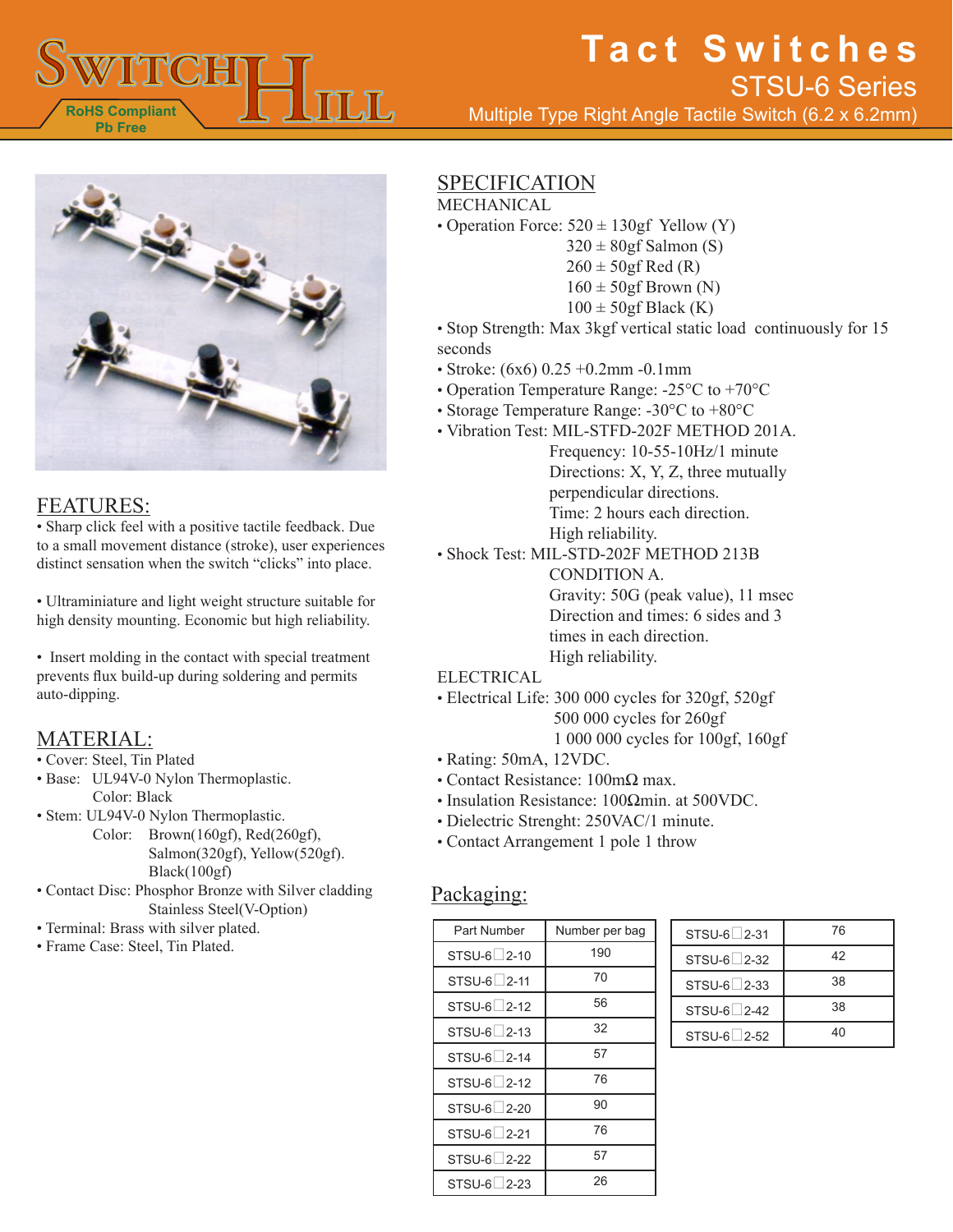## **THITCH**  $\overline{\text{LL}}$ **RoHS Compliant Pb Free**

# **Tact Switches** STSU-6 Series

(2XKey)Xø1.00±0.05<br>'[.039±.002]

 $\circ$  $\circ$ 

 $\frac{4.50 \pm 0.10}{1.177 \pm .004}$ 

 $\circ$ 

 $2.50 \pm 0.10$ <br>[.098±.004]

Multiple Type Right Angle Tactile Switch (6.2 x 6.2mm)

2Xø1.30±0.05  $[.051 \pm .002]$ 

 $\circ$ 

B DIM. ±0.10

 $P.C.B. LAYOUT 3:1$ 

PITCH 10.00  $[.394]$ <br>A DIM.  $\pm 0.10$ 

C

 $\circ$  $\circ$ 





℗

 $^\circledR$ 

| $\sqrt{STSU-6}$ 2~6 6 0.5 max $\sqrt{0.236}$ max |                          |
|--------------------------------------------------|--------------------------|
| l STSU-6∏1                                       | 0.4 max $\,$   0.197 max |
| PROD. No.                                        | Inches                   |

## **Dimensions**

| STSU-6□6-3           | 11.85[.467]    |
|----------------------|----------------|
| $STSU-6 \square 5-3$ | 8.35[.329]     |
| $STSU-6\square$ 4-3  | 6.15(SQ)[.242] |
| STSU-6□3-3           | 5.85[.230]     |
| $STSU-6\square$ 2-3  | $3.85$ [.152]  |
| $STSU-6$ 1-3         | $3.15$ [.124]  |
| Prod. No.            | DIM H          |

|                       | 10            | $\overline{2}$ | 10    | 17           | 18.7  | 17.4  |
|-----------------------|---------------|----------------|-------|--------------|-------|-------|
|                       |               | 3              | 20    | 27           | 28.7  | 27.4  |
| STSU-6 $\Box$ 1       |               | $\overline{4}$ | 30    | 37           | 38.7  | 37.4  |
|                       |               | 5              | 40    | 47           | 48.7  | 47.4  |
|                       |               | 6              | 50    | 57           | 58.7  | 57.4  |
|                       |               | $\overline{7}$ | 60    | 67           | 68.7  | 67.4  |
|                       | 14            | 2              | 14    | 22           | 23.5  | 22.4  |
|                       |               | 3              | 28    | 36           | 37.5  | 36.4  |
|                       |               | $\overline{4}$ | 42    | 50           | 51.5  | 50.4  |
| STSU-6 $\Box$ 5       |               | 5              | 56    | 64           | 65.5  | 64.4  |
|                       |               | 6              | 70    | 78           | 79.5  | 78.4  |
|                       |               | 7              | 84    | 92           | 93.5  | 92.4  |
|                       | 15            | $\overline{2}$ | 15    | 22           | 23.7  | 22.4  |
|                       |               | 3              | 30    | 37           | 38.7  | 37.4  |
| STSU-6 $\square$ 2    |               | $\overline{4}$ | 45    | 52           | 53.7  | 52.4  |
|                       |               | 5              | 60    | 67           | 68.7  | 67.4  |
|                       |               | 6              | 75    | 82           | 83.7  | 82.4  |
|                       |               | $\overline{7}$ | 100   | 97           | 98.7  | 97.4  |
|                       |               | $\overline{c}$ | 18    | 25           | 26.7  | 25.4  |
|                       | 18            | 3              | 36    | 43           | 44.7  | 43.4  |
|                       |               | 4              | 54    | 61           | 62.7  | 61.4  |
| $STSU-6$ <sup>3</sup> |               | 5              | 72    | 79           | 80.7  | 79.4  |
|                       |               | 6              | 90    | 97           | 98.7  | 97.4  |
|                       |               | 7              | 108   | 115          | 116.7 | 115.4 |
|                       | 20            | $\overline{2}$ | 20    | 27           | 28.7  | 27.4  |
|                       |               | 3              | 40    | 47           | 48.7  | 47.4  |
|                       |               | 4              | 60    | 67           | 68.7  | 67.4  |
| STSU-6 $\Box$ 4       |               | 5              | 80    | 87           | 88.7  | 87.4  |
|                       |               | 6              | 100   | 107          | 108.7 | 107.4 |
|                       |               | $\overline{7}$ | 120   | 127          | 128.7 | 127.4 |
| Part No.              | Kind of Pitch | Q'ty of Keys   | A DIM | <b>B DIM</b> | C DIM | D DIM |